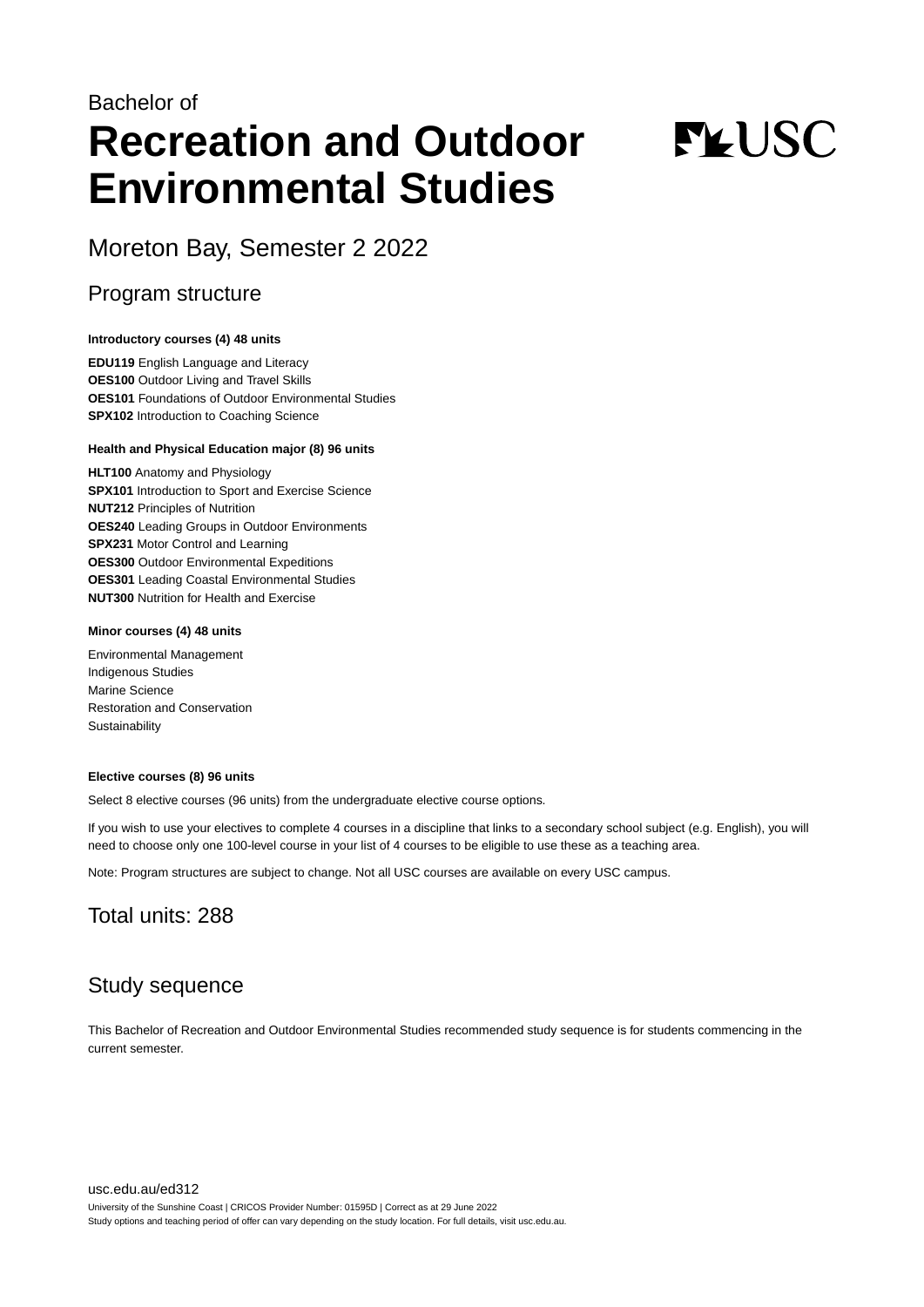#### **Year 1**

#### **Semester 2**

| <b>COURSE</b>                                                        | <b>SEMESTER OF OFFER</b><br>(MORETON BAY) | <b>UNITS</b> | <b>REQUISITES</b>                                                                                                                                                     |
|----------------------------------------------------------------------|-------------------------------------------|--------------|-----------------------------------------------------------------------------------------------------------------------------------------------------------------------|
| <b>HLT100</b> Anatomy and Physiology                                 | • Semester 1, Semester 2                  | 12           | Pre:<br>Enrolled in Program SC010,<br>SC108, ED312, ED315, SC306,<br>SC347, SC367, SC391, SC392,<br>SC393 or Applied<br><b>Environmental Health Extended</b><br>Major |
|                                                                      |                                           |              | Anti:<br>(LFS112 or LFS201 or LFS202)<br>and LFS122                                                                                                                   |
| <b>OES101</b> Foundations of Outdoor Environmental<br><b>Studies</b> | • Semester 2                              | 12           | Pre:<br>Enrolled in Program AB101,<br>SC110, SC347, ED112, ED312,<br>ED315 or XU301, UU301 or<br>UU302 or by permission of the<br>course coordinator                  |
| <b>SPX102</b> Introduction to Coaching Science                       | • Semester 2                              | 12           | Anti:<br><b>SPX321</b>                                                                                                                                                |

PLUS select either 1 course from chosen minor

OR select 1 elective course from the undergraduate elective course options.

#### **Semester 1**

| <b>COURSE</b>                                               | SEMESTER OF OFFER<br>(MORETON BAY) | <b>UNITS</b> | <b>REQUISITES</b>                                                                                                                                  |
|-------------------------------------------------------------|------------------------------------|--------------|----------------------------------------------------------------------------------------------------------------------------------------------------|
| <b>EDU119</b> English Language and Literacy                 | • Semester 1, Semester 2           | 12           |                                                                                                                                                    |
| <b>OES100</b> Outdoor Living and Travel Skills              | • Semester 1                       | 12           | Pre:<br>Enrolled in Program AB101,<br>SC110, ED112, ED312, ED315,<br>SC347, UU301, UU302 or<br>XU301 or by permission of the<br>course coordinator |
| <b>SPX101</b> Introduction to Sport and Exercise<br>Science | • Semester 1                       | 12           |                                                                                                                                                    |

PLUS select either 1 course from chosen minor

OR select 1 elective course from the undergraduate elective course options.

#### **Year 2**

#### **Semester 2**

| <b>SPX231 Motor Control and Learning</b> | • Semester 2      |       | Pre:              |  |
|------------------------------------------|-------------------|-------|-------------------|--|
|                                          | (MORETON BAY)     |       |                   |  |
| <b>COURSE</b>                            | SEMESTER OF OFFER | UNITS | <b>REQUISITES</b> |  |

#### [usc.edu.au/ed312](https://www.usc.edu.au/ed312)

University of the Sunshine Coast | CRICOS Provider Number: 01595D | Correct as at 29 June 2022

Study options and teaching period of offer can vary depending on the study location. For full details, visit usc.edu.au.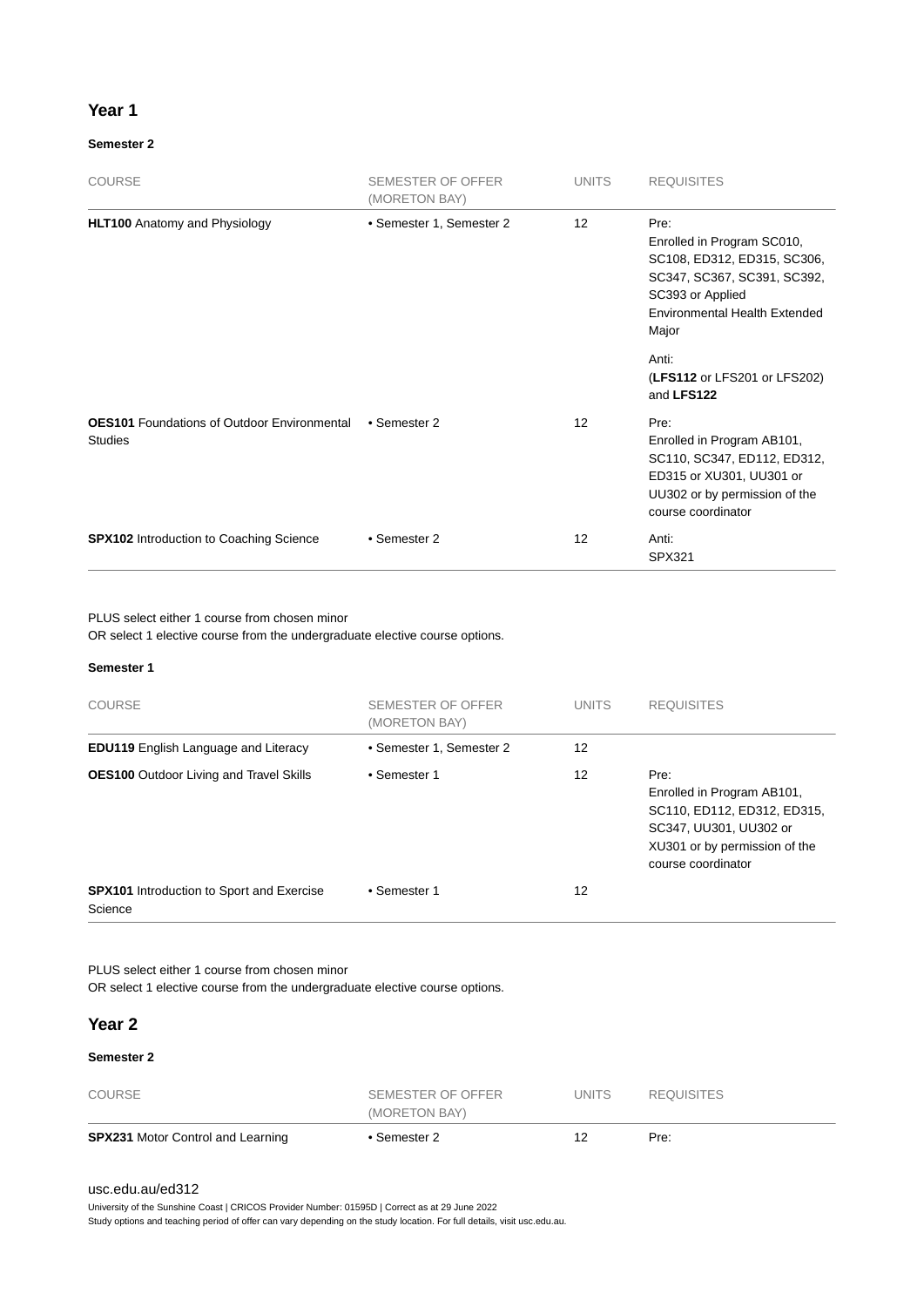PLUS select either 1 course from chosen minor OR select 1 elective course from the undergraduate elective course options.

PLUS select either 1 course from chosen minor OR select 1 elective course from the undergraduate elective course options.

PLUS select either 1 course from chosen minor

OR select 1 elective course from the undergraduate elective course options.

#### **Semester 1**

| <b>COURSE</b>                                           | <b>SEMESTER OF OFFER</b><br>(MORETON BAY) | <b>UNITS</b>    | <b>REQUISITES</b>                                                                |
|---------------------------------------------------------|-------------------------------------------|-----------------|----------------------------------------------------------------------------------|
| <b>NUT212 Principles of Nutrition</b>                   | • Online: Semester 1                      | 12              | Pre:<br><b>LFS103 or LFS112 or SPX103</b>                                        |
|                                                         |                                           |                 | Anti:<br><b>FSN212</b>                                                           |
| <b>OES240</b> Leading Groups in Outdoor<br>Environments | • Semester 1                              | 12 <sup>2</sup> | Pre:<br><b>OES101</b> or enrolled in Program<br>ED112                            |
|                                                         |                                           |                 | Co:<br><b>OES100</b>                                                             |
| <b>OES300</b> Outdoor Environmental Expeditions         | • Semester 1                              | 12 <sup>2</sup> | Pre:<br><b>OES100</b> and enrolled in<br>Program ED312, ED315 or<br><b>SC347</b> |
|                                                         |                                           |                 | Co:<br><b>OES240</b>                                                             |

PLUS select either 1 course from chosen minor

OR select 1 elective course from the undergraduate elective course options.

#### **Year 3**

#### **Semester 2**

| <b>COURSE</b>                                                    | SEMESTER OF OFFER<br>(MORETON BAY) | <b>UNITS</b> | <b>REQUISITES</b>                                               |
|------------------------------------------------------------------|------------------------------------|--------------|-----------------------------------------------------------------|
| <b>NUT300</b> Nutrition for Health and Exercise                  | • Semester 2                       | 12           | Pre:<br><b>NUT212 or SPX211</b>                                 |
|                                                                  |                                    |              | Anti:<br><b>NUT202 or NUT203 or SPX352</b>                      |
| <b>OES301</b> Leading Coastal Environmental Studies • Semester 2 |                                    | 12           | Pre:<br><b>OES300</b> and enrolled in<br>Program ED315 or ED312 |

Select either 1 course from chosen minor

OR select 1 elective course from the undergraduate elective course options.

[usc.edu.au/ed312](https://www.usc.edu.au/ed312) University of the Sunshine Coast | CRICOS Provider Number: 01595D | Correct as at 29 June 2022

Study options and teaching period of offer can vary depending on the study location. For full details, visit usc.edu.au.